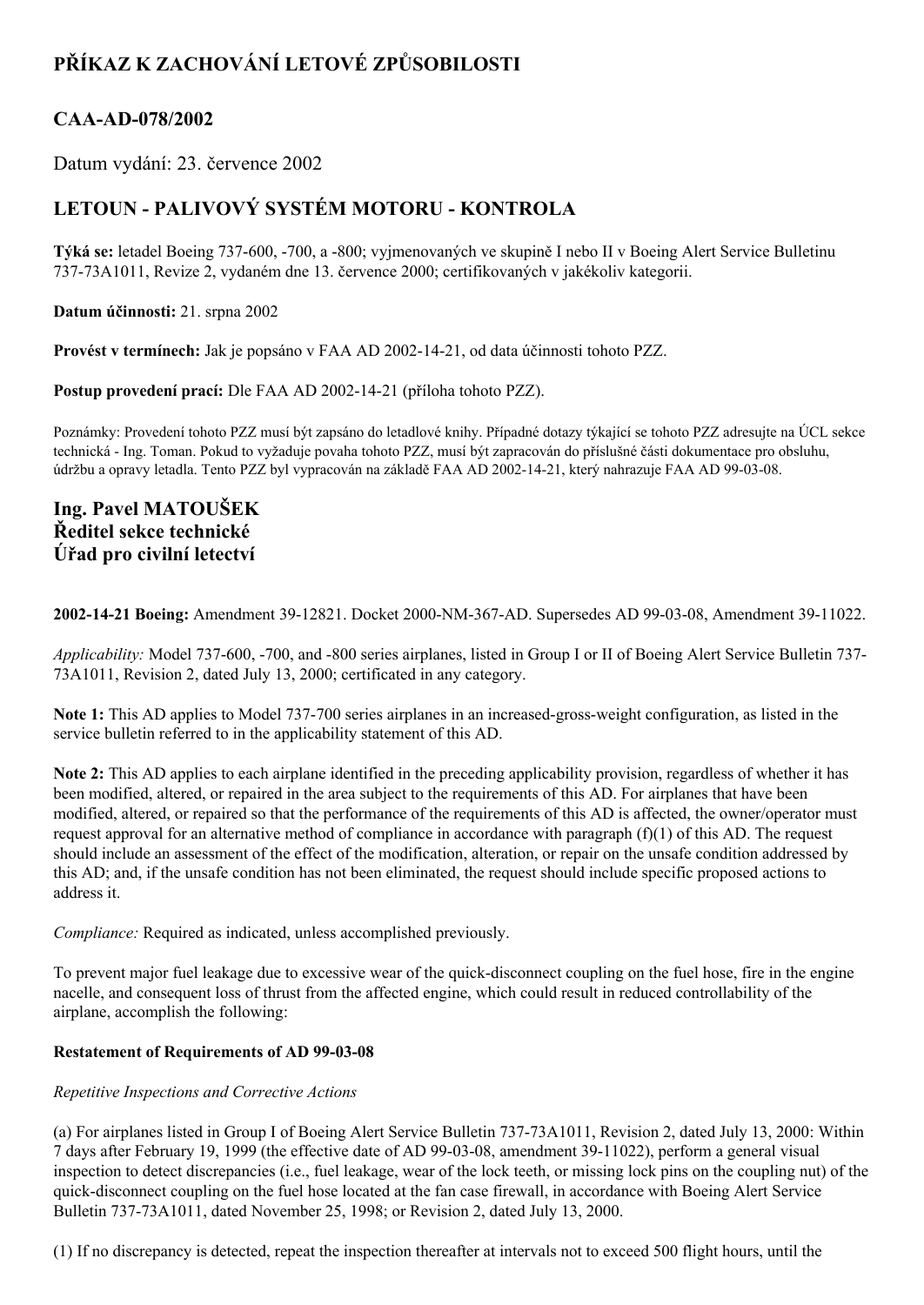installation required by paragraph (b) of this AD is accomplished.

(2) If any discrepancy is detected, prior to further flight, perform followon corrective actions, as applicable, in accordance with TABLE 1. of the Accomplishment Instructions of the alert service bulletin, and repeat the inspection thereafter at the time specified in TABLE 1. of the Accomplishment Instructions of the alert service bulletin.

### *Installation of Clamp Shell and Repetitive Inspections*

(b) For airplanes listed in Group I of Boeing Alert Service Bulletin 737-73A1011, Revision 2, dated July 13, 2000: Within 30 days after February 19, 1999, install an Aeroquip Clamp Shell, having part number (P/N) AE20074165, on the quickdisconnect coupling on the fuel hose, which is located at the fan case firewall, in accordance with Boeing Alert Service Bulletin 737-73A1011, dated November 25, 1998; or Revision 2, dated July 13, 2000. Accomplishment of such installation terminates the repetitive inspection requirements of paragraphs (a)(1) and (a)(2) of this AD.

### **New Requirements of This AD**

**Note 3:** For the purposes of this AD, a general visual inspection is defined as: "A visual examination of an interior or exterior area, installation, or assembly to detect obvious damage, failure, or irregularity. This level of inspection is made from within touching distance unless otherwise specified. A mirror may be necessary to enhance visual access to all exposed surfaces in the inspection area. This level of inspection is made under normally available lighting conditions such as daylight, hangar lighting, flashlight, or droplight and may require removal or opening of access panels or doors. Stands, ladders, or platforms may be required to gain proximity to the area being checked."

**Note 4:** Accomplishment of the requirements of paragraphs (a), (b), and (c) of this AD according to Boeing Alert Service Bulletin  $737-73A1011$ , Revision 1, dated April 15, 1999, is acceptable for compliance with those paragraphs.

## *Repetitive Inspections*

(c) For airplanes listed in Groups I and II of Boeing Alert Service Bulletin 737-73A1011, Revision 2, dated July 13, 2000: Within 1,000 flight hours after installation of the clamp shell either per paragraph (b) of this AD (for Group I airplanes) or during production (for Group II airplanes), perform the inspection specified in paragraph (a) of this AD.

**Note 5:** The repetitive inspections required by paragraph (c) of this AD were previously required by paragraph (b) of AD 99-03-08.

(1) If no discrepancy is detected, repeat the inspection thereafter at intervals not to exceed 1,000 flight hours.

(2) If any discrepancy is detected, prior to further flight, perform follow-on corrective actions, as applicable, in accordance with Figures 1 and 3 of the Accomplishment Instructions of the alert service bulletin, as applicable, and repeat the inspection thereafter at the time specified in TABLE 1. of the Accomplishment Instructions of the alert service bulletin.

## *Replacement of Existing Parts*

(d) For airplanes listed in Groups I and II of Boeing Alert Service Bulletin 73773A1011, Revision 2, dated July 13, 2000: Within 3 years after the effective date of this AD, remove the clamp shell installed per paragraph (b) of this AD (for Group I airplanes) or during production (for Group II airplanes), and replace the existing quick-disconnect fuel hose, coupling, and strut fitting with new, fixed-B-nut-type parts, in accordance with Boeing Alert Service Bulletin 737-73A1011, Revision 2, dated July 13, 2000. Such replacement terminates the repetitive inspections required by paragraphs  $(a)(1)$ ,  $(a)$ (2), and (c) of this AD, as applicable.

#### *Spares*

 $(e)$  After the effective date of this AD, no one may install a quick-disconnect fuel supply hose, coupling, or strut fitting with a part number listed in the "Existing Part Number" column of the table under paragraph 2.E. of Boeing Alert Service Bulletin 737-73A1011, Revision 2, dated July 13, 2000, on any airplane.

#### *Alternative Methods of Compliance*

(f) (1) An alternative method of compliance or adjustment of the compliance time that provides an acceptable level of safety may be used if approved by the Manager, Seattle Aircraft Certification Office (ACO), FAA. Operators shall submit their requests through an appropriate FAA Principal Maintenance Inspector, who may add comments and then send it to